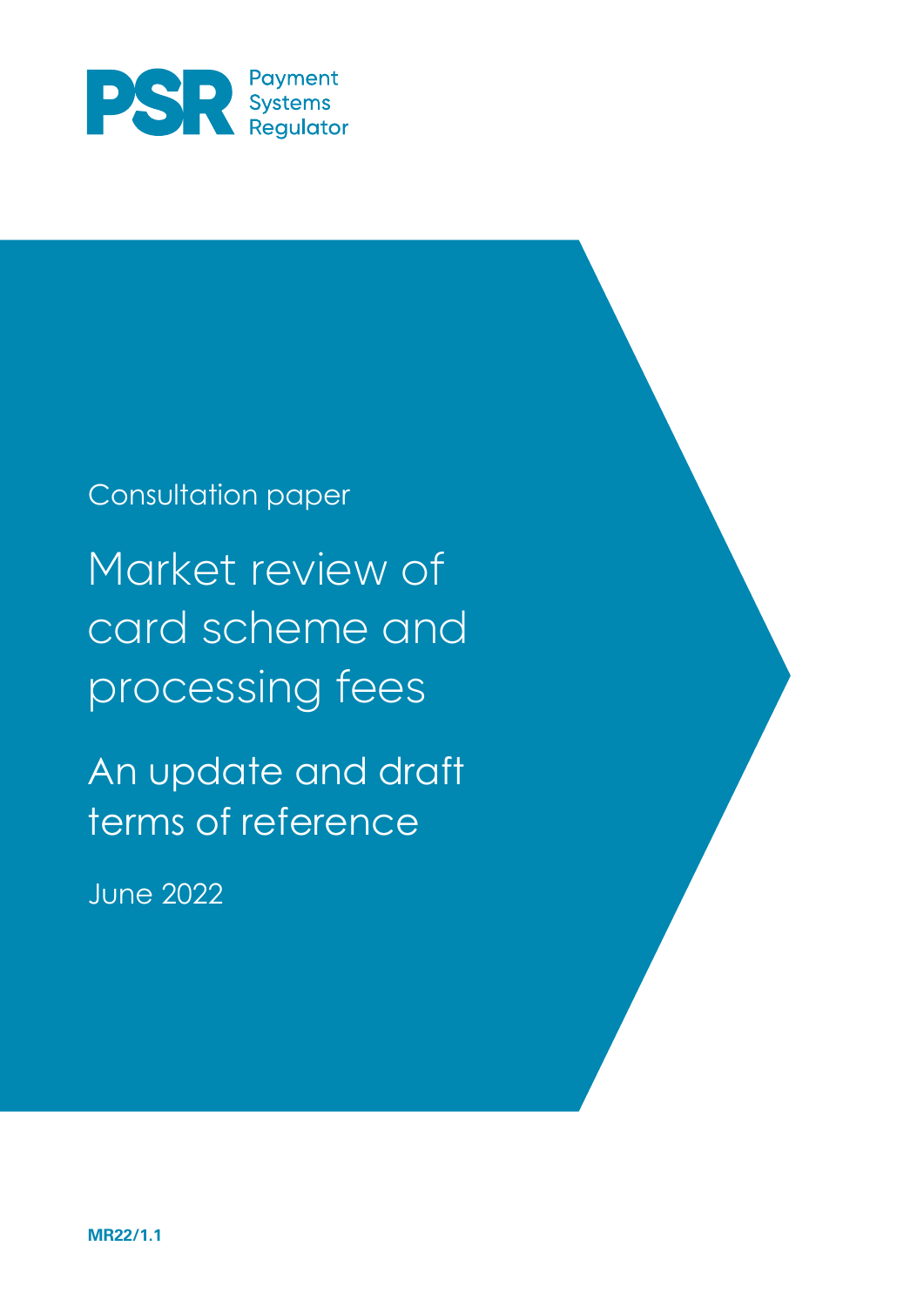We welcome your views on these draft terms of reference. If you would like to provide comments, please send these to us by **5pm on Tuesday 2 August 2022**.

You can email your comments to <mark>[cardfees@psr.org.uk](mailto:XXXXX@psr.org.uk)</mark> or write to us at:

Scheme and processing fees market review team Payment Systems Regulator 12 Endeavour Square London E20 1JN

We will consider your comments when preparing the final Terms of Reference for the market review.

We will seek to make the responses to this consultation available for public inspection.

When considering whether we can disclose confidential information, we will have regard to the sensitivity of the information and how best to fulfil our obligations to act fairly. If you consider that you are providing information in your response that is so sensitive that we should not disclose it, this should be made clear to us in your response. For these purposes, we will not regard a standard confidentiality statement, for instance in an email message, as a request for non-disclosure, and we do not accept blanket claims of confidentiality. In your response, you should identify the specific items that you consider to be sensitive and explain why. If you include extensive tracts of sensitive information in your response, we will ask you to submit a version of your response that we can publish.

We may also be required to disclose certain types of information, including sensitive material, to meet our legal obligations – for example, if we are asked to disclose a confidential consultation response under the Freedom of Information Act 2000. We will endeavour to consult you if we receive such a request under the Freedom of Information Act 2000. Any decision we make not to disclose information can be reviewed by the Information Commissioner and the Information Rights Tribunal.

You can download this consultation paper from our website: **[https://www.psr.org.uk/publications/market-reviews/mr22-1-1-card-scheme-and](https://www.psr.org.uk/publications/market-reviews/mr22-1-1-card-scheme-and-processing-fees)[processing-fees](https://www.psr.org.uk/publications/market-reviews/mr22-1-1-card-scheme-and-processing-fees)**

We take our data protection responsibilities seriously and will process any personal data that you provide to us in accordance with the Data Protection Act 2018, the General Data Protection Regulation and our PSR Data Privacy Policy. For more information on how and why we process your personal data, and your rights in respect of the personal data that you provide to us, please see our website privacy policy, available here:<https://www.psr.org.uk/privacy-notice>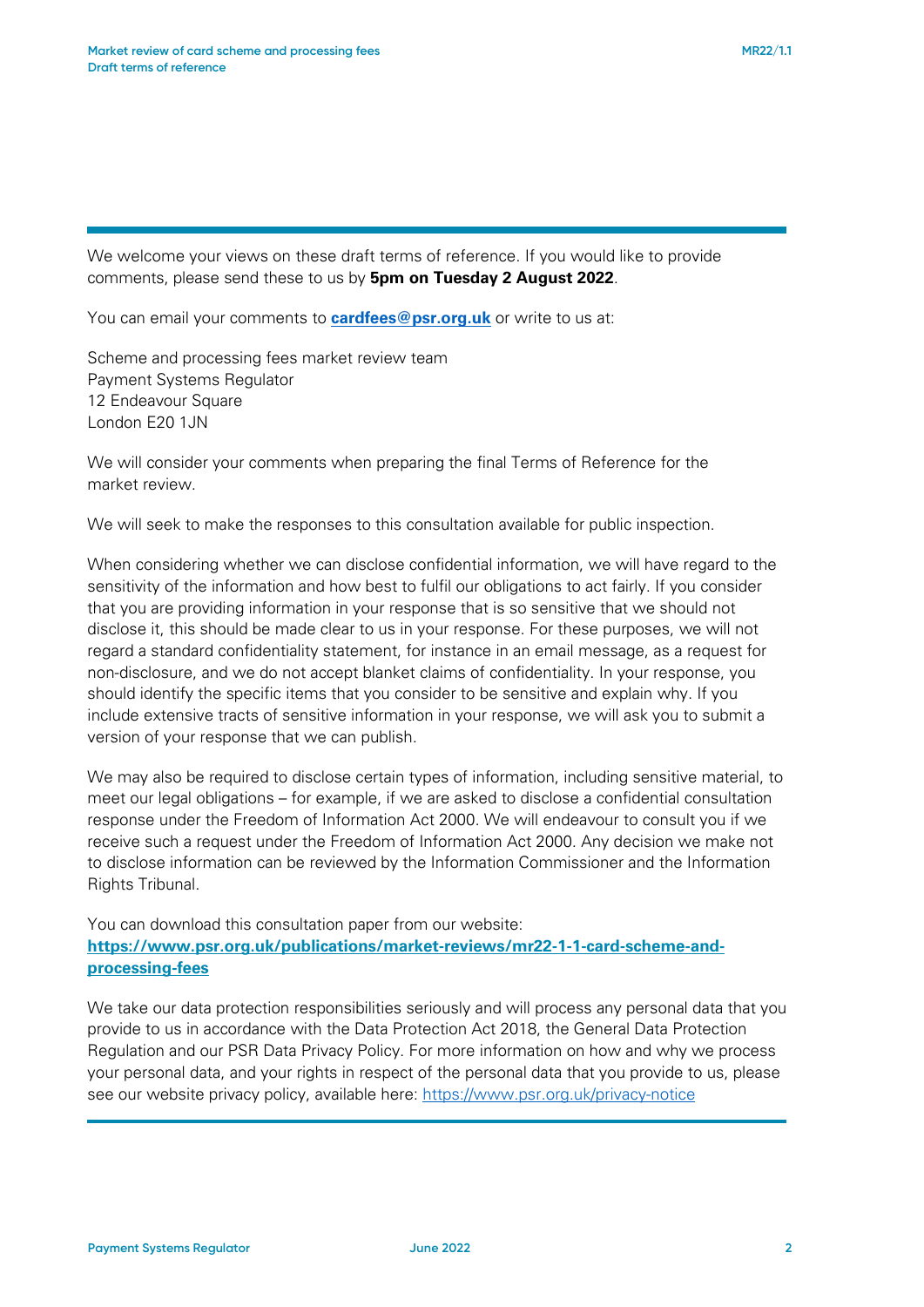# **Contents**

|                | <b>Introduction</b>                          | 4  |
|----------------|----------------------------------------------|----|
|                | What are scheme and processing fees?         | 4  |
|                | Why we are carrying out this review          | 6  |
| $\overline{2}$ | Proposed scope and approach                  | 8  |
|                | Proposed scope of the market review          | 8  |
|                | Proposed approach to the market review       | 8  |
|                | Possible outcomes                            | 10 |
| 3              | <b>Consultation questions and next steps</b> | 12 |
|                | Consultation questions                       | 12 |
|                | How to provide comments                      | 14 |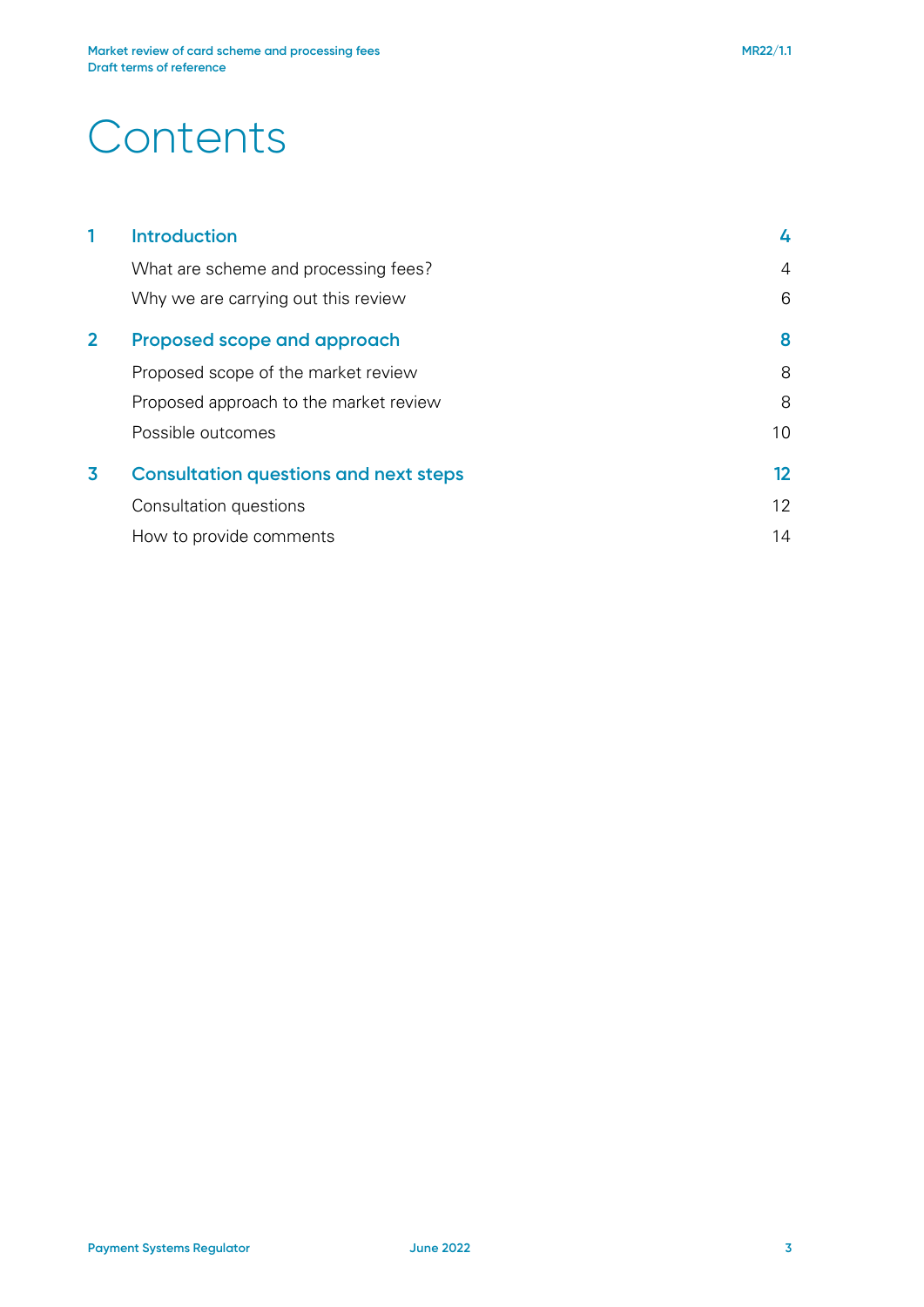# 1 Introduction

- **1.1** We are carrying out a market review, under Part 5 of the Financial Services (Banking Reform) Act 2013 (FSBRA), of the scheme and processing fees associated with the two largest card payment system operators in the UK: Mastercard and Visa.
- **1.2** This document sets out our draft terms of reference (ToR). It reflects the work, that we commenced in November last year, gathering and analysing information to help us identify where we should direct our attention. We are looking for feedback on this document and, in particular, the proposed scope of and approach to the market review.
- **1.3** Card payments are critical to the smooth running of the UK economy as they enable people to pay for their purchases and merchants to accept payments for goods and services. They represent a well-established method for consumers to make payments, and their use is growing. In 2021, there were 21 billion UK issued debit card payments totalling £702 billion. UK issued credit card payments in the same year numbered 3.5 billion and amounted to £182 billion.
- **1.4** Scheme and processing fees are payments that acquirers and issuers make to card payment system operators.[1](#page-3-0) We propose focusing the review on Mastercard's and Visa's scheme and processing fees, as these two card payment system operators account for the majority of debit and credit card payments in the UK.<sup>[2](#page-3-1)</sup>

# **What are scheme and processing fees?**

## Four-party card payment systems

- **1.5** As well as cardholders (individuals or businesses that use cards to buy goods and services), there are at least four other parties involved in four-party card payment systems:
	- **Merchants:** Organisations that accept payment by card.
	- **Operators of card payment systems (such as Mastercard and Visa):** Organisations that license issuers and acquirers to recruit cardholders and merchants, respectively. They manage the 'scheme rules' that govern how card payments are made and set the basis on which issuers, acquirers, merchants, cardholders and other parties participate in the card payment system.

<span id="page-3-0"></span><sup>1</sup> The term 'scheme and processing fees' includes all fees acquirers and issuers pay to card payment systems operators. This is a change from the terminology we used in our card-acquiring market review. In that market review, we instead used the term 'scheme fees' to cover both scheme fees and processing fees. The change makes it clearer that processing fees are also within the scope of our market review.

<span id="page-3-1"></span><sup>2</sup> Around 99% of all UK debit and credit card payments in 2021, both by volume and value.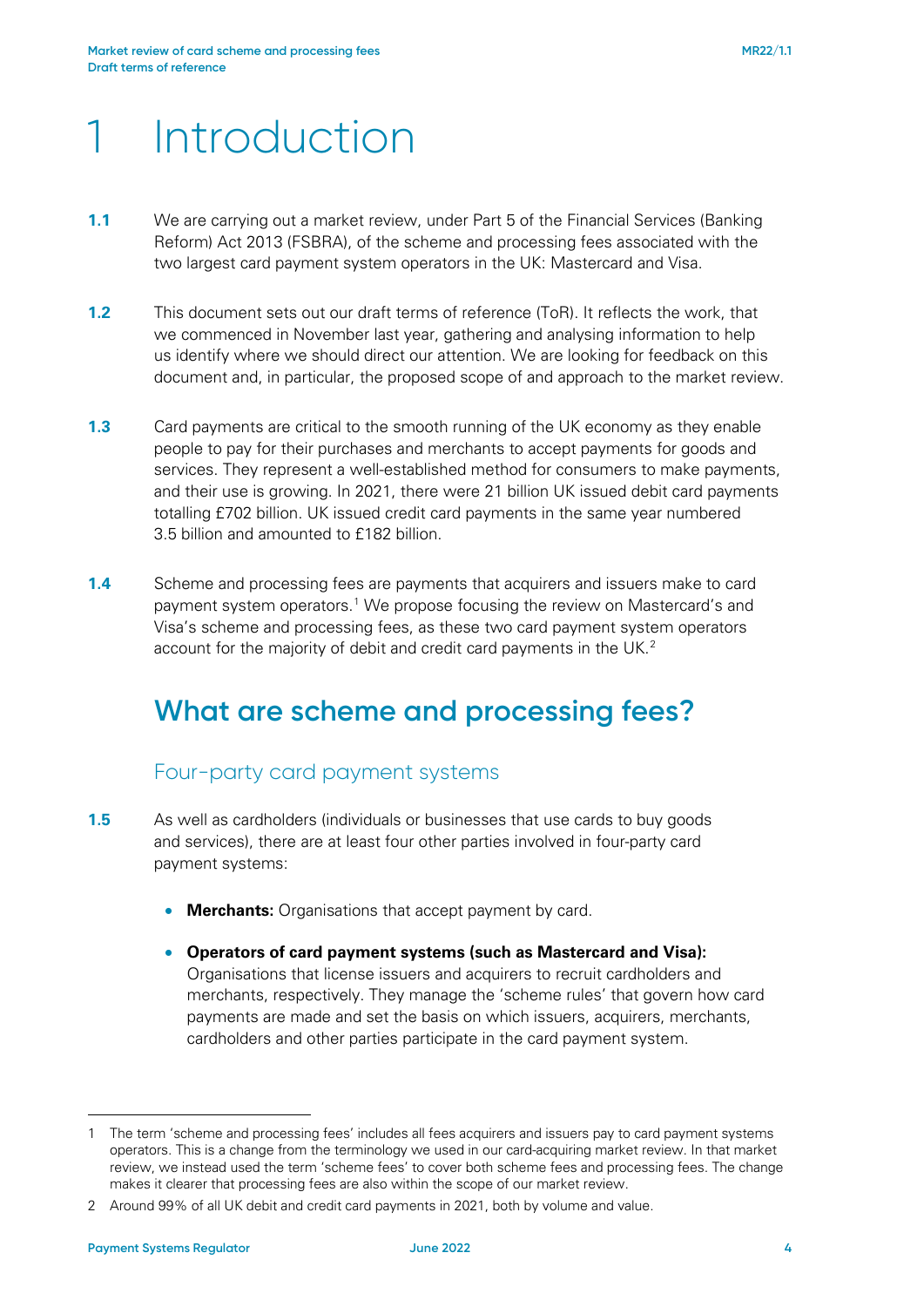- **Acquirers:** Banks or other organisations licensed by operators of card payment systems to recruit merchants to accept card payments.
- **Issuers:** Banks or other organisations licensed by operators of card payment systems to provide cards to cardholders. The issuer pays to the acquirer the money the merchant is owed for the transaction (less interchange fees) and debits the cardholder's account.

### **Figure 1: Simplified structure of a four-party card payment system**



- **1.6** Figure 1 above shows the main flow of fees between parties in a four-party card payment system, including:
	- **interchange fees (IFs)**, which acquirers pay to issuers each time a card is used to buy goods or services<sup>[3](#page-4-0)</sup>; this is a per-transaction fee and is usually levied as a percentage of the transaction value<sup>[4](#page-4-1)</sup>
	- **scheme and processing fees, which are set by Mastercard and Visa**

<span id="page-4-0"></span><sup>3</sup> The IF is typically deducted from the transaction amount that is paid by the issuer to the acquirer. Acquirers then typically pass the IF on to merchants through the MSC, so it represents a cost to merchants of accepting card payments.

<span id="page-4-1"></span><sup>4</sup> The direction of an IF will differ in the case of ATM transactions.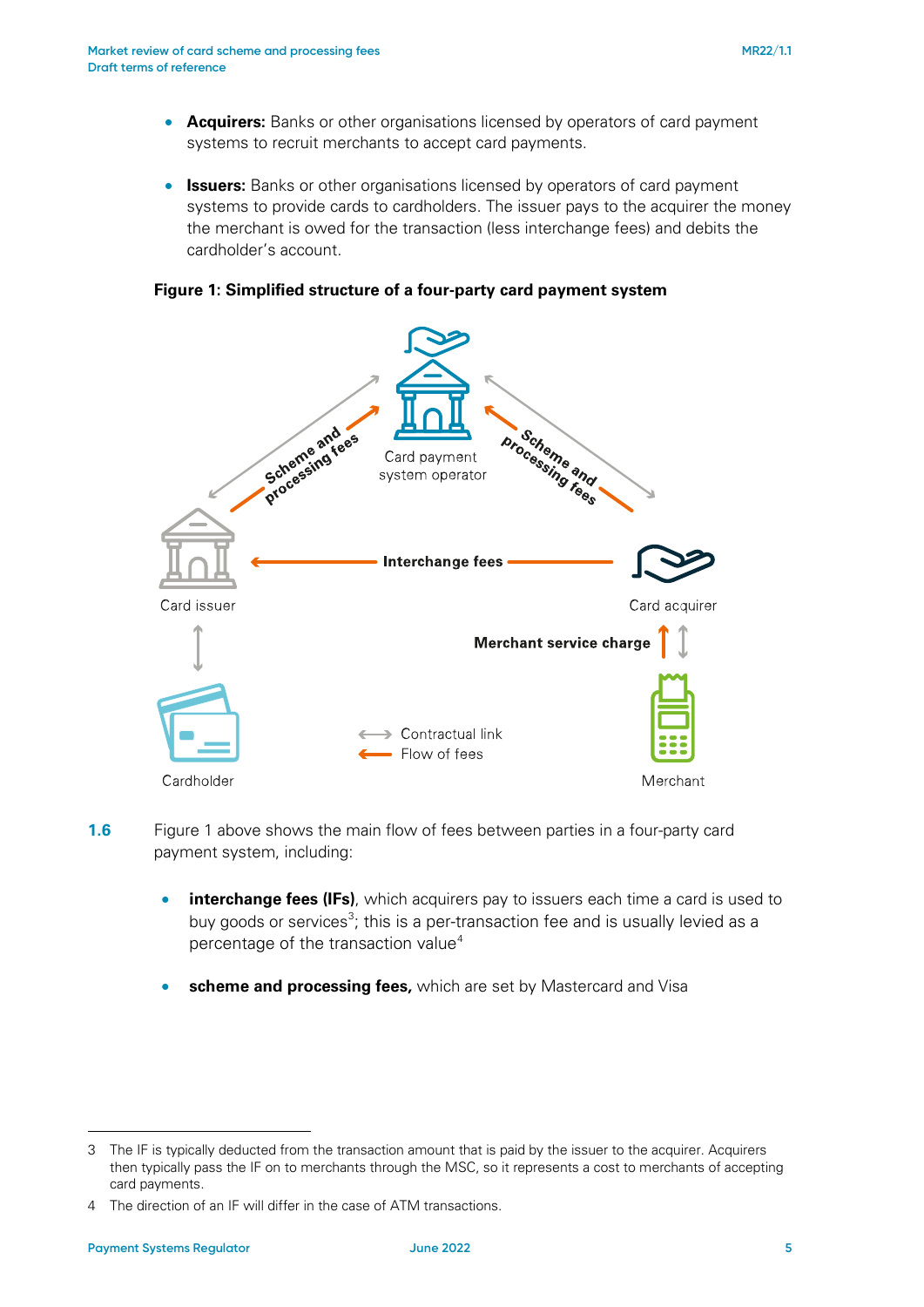- **merchant service charge (MSC)**, which is the total amount merchants pay to acquirers for card-acquiring services; this comprises interchange fees, scheme and processing fees and acquirer net revenue<sup>[5](#page-5-0)</sup>
- **cardholder fees**, which cardholders may pay to the issuers

### Scheme and processing fees

- **1.7** Examples of scheme or processing fees would be payments from acquirers or issuers to the card payment system operator for scheme or processing services.<sup>[6](#page-5-1)</sup>
	- Scheme fees are fees charged by a card payment system operator in return for services relating to participation in the card system, including any optional services provided by the card payment system operator.
	- Processing fees are fees charged by processing entities (which includes card payment system operators) to their customers (issuers and acquirers) for services relating to technical processing for the authorisation, clearing and settlement of card payments, including for the provision of additional card payment functions, such as anti-fraud reporting.
- **1.8** We want to understand whether the market(s) in connection with scheme and processing fees are working well in line with our statutory competition, innovation and service-user objectives. Our market review will in particular examine the levels, structure and types of scheme and processing fees. We will also gain an understanding of payments made by card payment system operators to card issuers and card acquirers, to understand the overall flow of fees. This includes, but is not limited to, marketing assistance payments as well as discounts or rebates on scheme and processing fees.<sup>[7](#page-5-2)</sup>

## **Why we are carrying out this review**

**1.9** In November 2021, we published the findings of our card-acquiring market review. As part of the market review, we undertook analysis of the fees that acquirers paid to card payment systems. Our analysis showed that scheme and processing fees (to which we referred as 'scheme fees' in the market review) paid by acquirers increased significantly over the period 2014 to 201[8](#page-5-3) as shown in Figure 2.<sup>8</sup> We also found that a substantial proportion of these increases are not explained by changes in the volume, value or mix of transactions.<sup>[9](#page-5-4)</sup>

<span id="page-5-0"></span><sup>5</sup> Acquirer net revenue includes the costs the acquirer incurs (other than IFs and scheme and processing fees) to provide card-acquiring services, plus the acquirer's margin.

<span id="page-5-1"></span><sup>6</sup> Relevant charges could be made by any company within the same corporate group as the card payment system operator. We also recognise that processing services may be provided by third parties.

<span id="page-5-2"></span><sup>7</sup> The scope of this market review may also include fees or payments that would be treated under Article 5 Interchange Fee Regulation as part of the interchange fee.

<span id="page-5-3"></span><sup>8</sup> MR18/1.8, *Market review into card-acquiring services: Final report* (November 2021), paragraph 5.13 and Figure 11: [www.psr.org.uk/publications/market-reviews/mr18-1-8-card-acquiring-report-final/](http://www.psr.org.uk/publications/market-reviews/mr18-1-8-card-acquiring-report-final/)

The merchant service charge is the total amount merchants pay to acquirers for card-acquiring services.

<span id="page-5-4"></span><sup>9</sup> MR18/1.8, paragraph 1.16.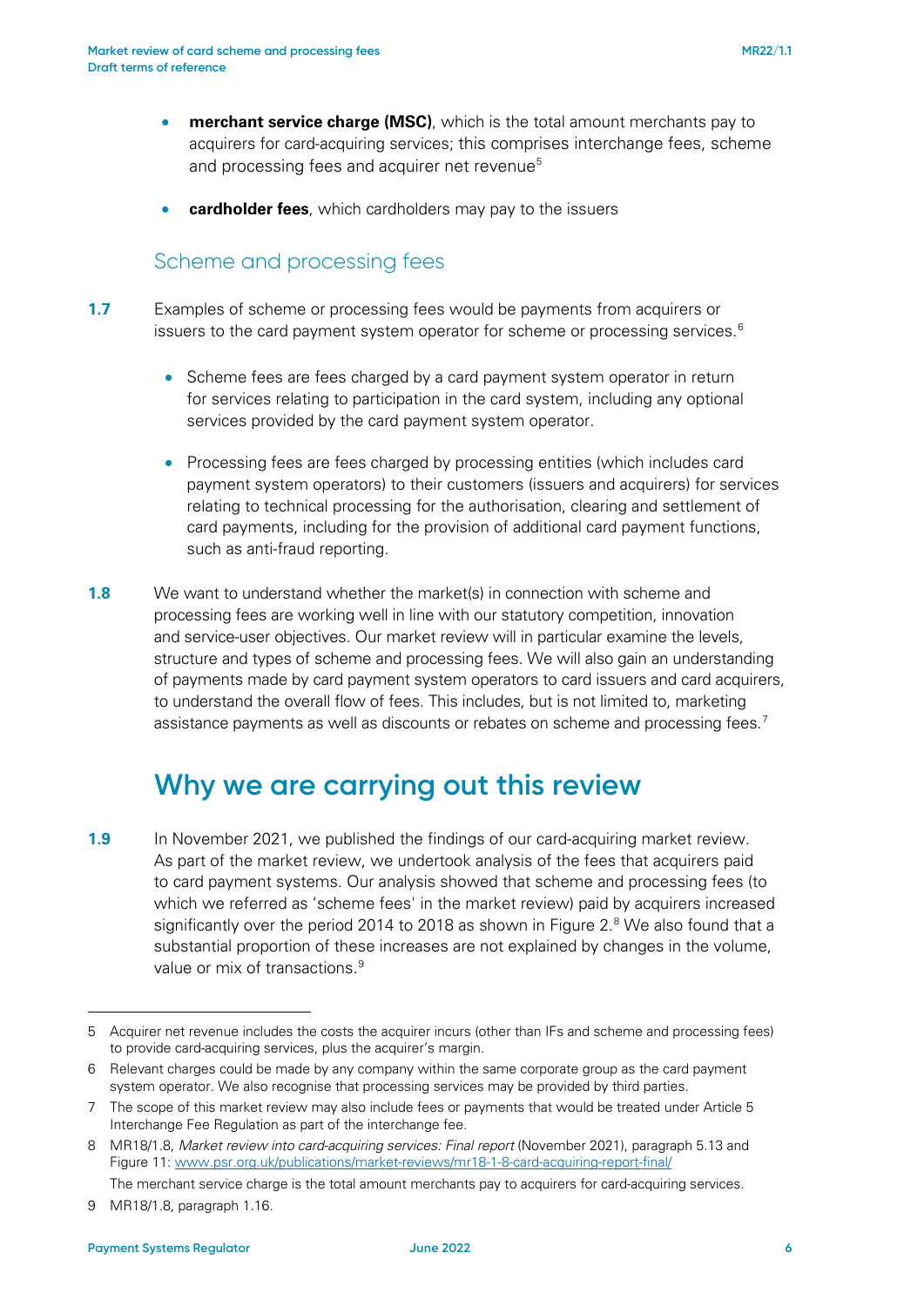

#### **Figure 2: Average merchant service charge as a percentage of card turnover split by acquirer net revenue, scheme and processing fees and interchange fees**

Source: MR18/8.1, *Card-acquiring market review: Final report*, paragraph 5.13 and Figure 11.

- **1.10** In addition, various stakeholders have raised concerns about increasing scheme and processing fees since 2018.
- **1.11** Given these concerns, we are carrying out this market review into scheme and processing fees. We will do so using our general powers under FSBRA. Market reviews are one of our tools for investigating how well markets or aspects of the markets for payment systems, or services provided by payment systems, are working for serviceusers in line with our statutory competition, innovation and service-user objectives.
- **1.12** In parallel with our market review of scheme and processing fees, we will also carry out a market review of cross-border interchange fees. Further information on this review can be found at [https://www.psr.org.uk/publications/market-reviews/mr22-2-1-UK-EEA](https://www.psr.org.uk/publications/market-reviews/mr22-2-1-UK-EEA-cross-border-interchange-fees)[cross-border-interchange-fees.](https://www.psr.org.uk/publications/market-reviews/mr22-2-1-UK-EEA-cross-border-interchange-fees)
- **1.13** The remainder of this document is set out as follows:
	- In **Chapter 2** we set out the proposed scope of, and approach to, the market review, including possible outcomes.
	- In **Chapter 3** we set out our consultation questions.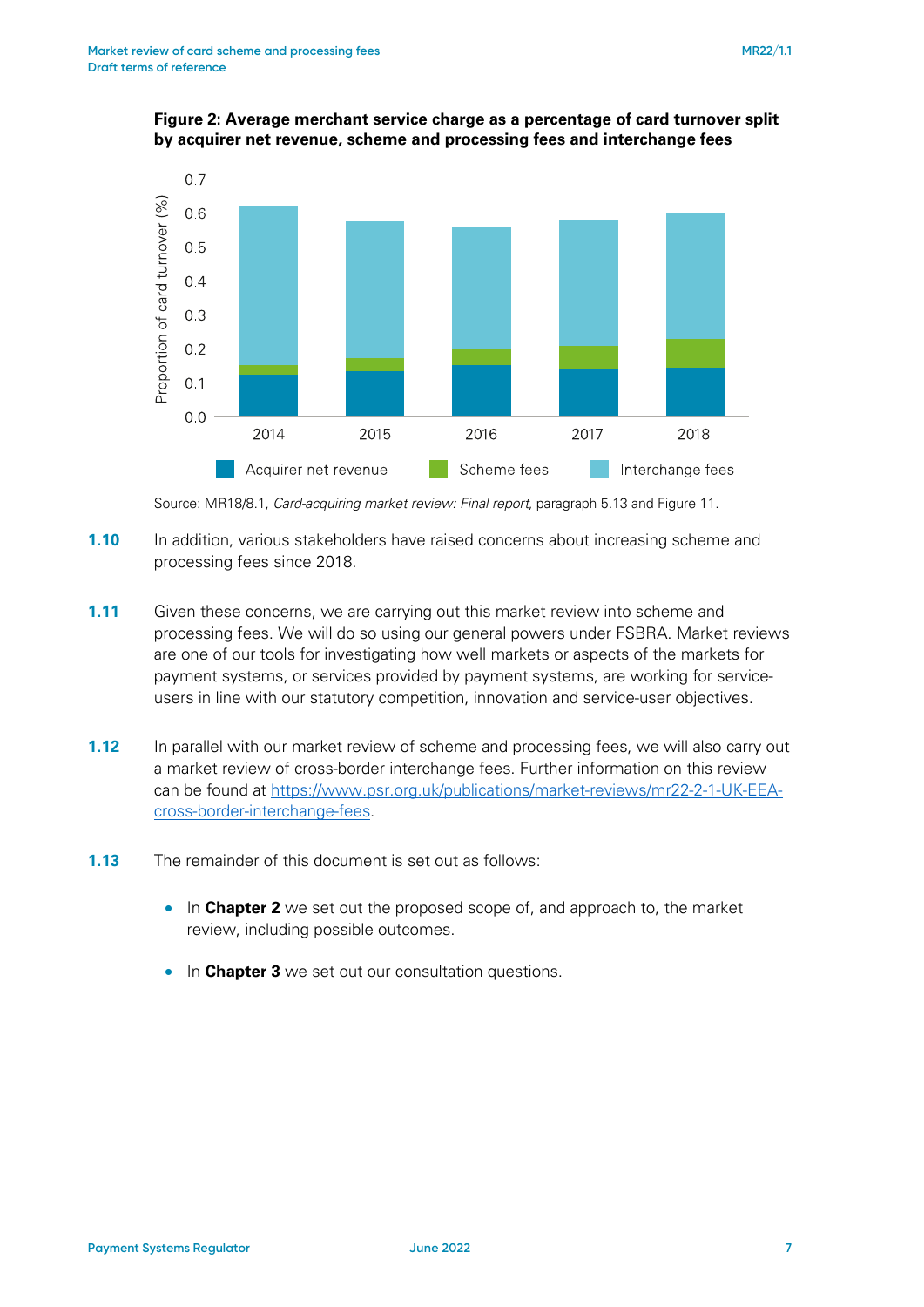# 2 Proposed scope and approach

## **Proposed scope of the market review**

- <span id="page-7-0"></span>**2.1** We propose to focus on Mastercard and Visa scheme and processing fees because Mastercard and Visa accounted for around 99% of the combined total of UK debit and credit card payments in 2021, both by volume and value. In addition, the concerns that stakeholders have raised with us about card payment system scheme and processing fees largely relate to Mastercard and Visa.
- **2.2** While other cards are accepted by merchants and issued in the UK, Mastercard and Visa branded cards account for most card payments overall and are an important part of merchants' payment expenses. Therefore, our work will have the potential to make an important positive difference for UK merchants and consumers overall by ensuring that the market(s) or aspects of market(s) in connection with Mastercard and Visa scheme and processing fees are working well.
- 2.3 Our market review will examine:
	- Scheme and processing fees set by Mastercard and Visa (the levels, structures and types of scheme and processing fees), including any changes in the fee levels.
	- Payments that Mastercard and Visa make to service-users including, for example, marketing assistance payments or rebates on scheme and processing fees. We may look at levels, structures and types of payments made.
- **2.4** We plan to focus on the period from 2014 to present day. This would allow us to build on the analysis and data collected in our Card Acquiring market review.
- **2.5** At this stage, we do not limit the scope of the market review to the scheme and processing fees paid by any particular types of service-users.

# **Proposed approach to the market review**

**2.6** We want to understand whether the market(s) in connection with scheme and processing fees are working well in line with our statutory competition, innovation and service-user objectives.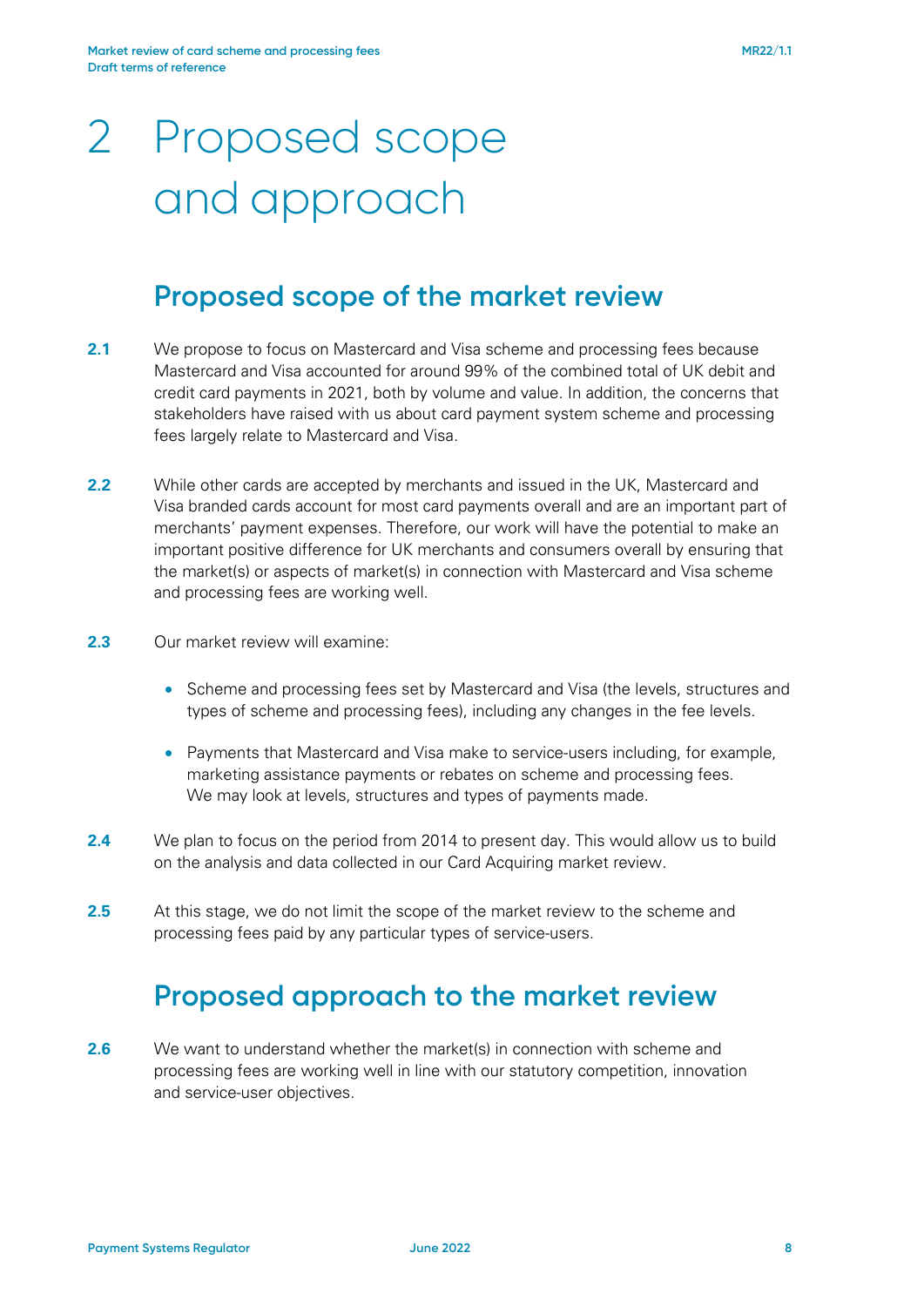- **2.7** We are planning to review whether there are factors that mean that Visa and Mastercard have market power and face weak constraints in setting scheme and processing fees, and the impact of this. Such factors may include:
	- High barriers to entry, network effects or high fixed costs involved in setting up and running card payment systems, which alone or in combination may give Mastercard and Visa market power when it comes to setting scheme and processing fees.
	- Limited payment acceptance alternatives for merchants and the 'must take' status of Mastercard and Visa, either of which may lead to Mastercard and Visa having market power in setting acquirer scheme and processing fees.
	- Lack of transparency in the provision and pricing of scheme and processing services, which may mean that merchants do not have sufficient clarity about the services they are purchasing and are unable to assess the services they need or to refuse to purchase certain scheme and processing service components.
- **2.8** We are also planning to consider the differences in the structure and/or levels of scheme and processing fees levied on different participants (including issuers and acquirers), and their impact on competition, innovation and service-user interests.
- **2.9** To investigate these potential concerns, we propose to examine:
	- the services provided by Mastercard and Visa and the associated scheme and processing fees, including how these differ between individual service-users
	- the factors Mastercard and Visa consider when setting the levels, structures and types of scheme fees
	- the process through which decisions about the levels, structures and types of scheme and processing fees are made
	- differences in the scheme and processing fees paid by different service-users; and reasons for those differences
	- changes in the Mastercard and Visa service offering, including the introduction of new services or service components and the associated scheme and processing fees
	- changes over time in the levels, structures and types of scheme and processing fees
	- the reasons for the changes in the levels, structures and types of scheme and processing fees (including those associated with changes in the service offering)
	- changes over time in the incentive payments and/or other support that Mastercard and Visa offer to issuers and acquirers
	- the profitability of the UK card businesses of Mastercard and Visa, and how these have changed over time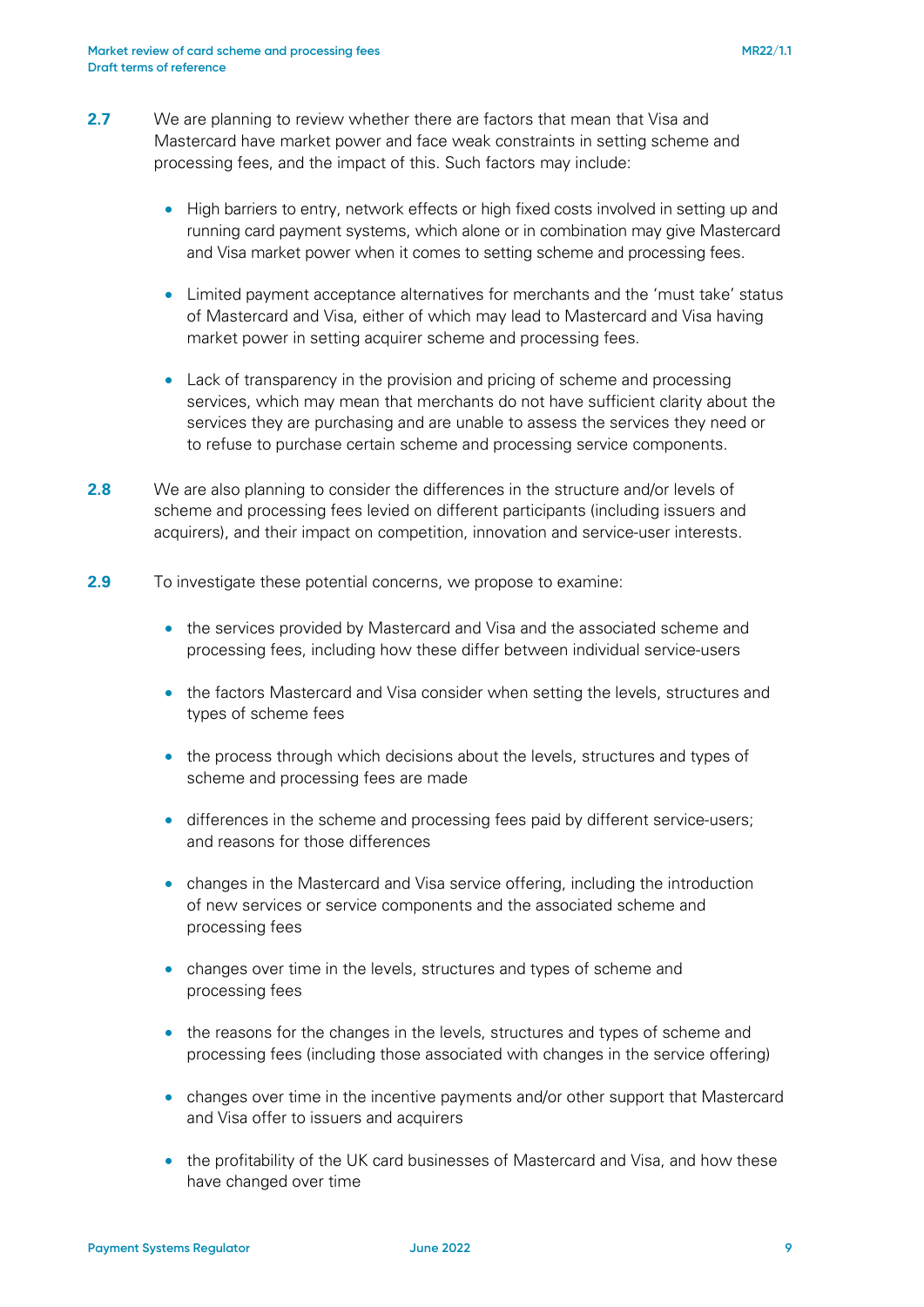- current and future competitive constraints that Mastercard and Visa face when setting scheme and processing fees
- whether and how the competitive constraints faced by Mastercard and Visa differ for the services provided to issuers and acquirers
- the extent to which Mastercard and Visa are perceived as important or indispensable payment methods for merchants
- the extent to which the requirements and preferences of service-users, particularly merchants, are reflected in Mastercard and Visa's decision-making regarding changes to these services
- how contractual terms related to scheme and processing fees are arrived at
- **2.10** We expect our thinking to develop over the course of the market review, including the possibility that further issues or areas of analysis are included (if they relate to potential harm to competition, innovation or service-users) or some issues are not pursued further.

## **Possible outcomes**

- **2.11** We will consider what actions, if any, to take should we identify a need to promote effective competition or address detriments to current or potential service-users.[10](#page-9-0) For example:
	- making new, or amending existing, general directions
	- making new specific directions
	- requiring the operator of a requlated payment system to establish or change their operating rules, to notify us of rule changes or to seek our approval before making rule changes
	- making recommendations for industry initiatives or enhanced industry self-regulation
	- publishing guidance
	- carrying out an investigation into a potential breach of the Competition Act 1998
	- if applicable, open a regulatory enforcement investigation where it appears to us that there are circumstances suggesting that there may have been a compliance failure
	- making a market investigation reference to the Competition and Markets Authority (CMA) to investigate a market or a feature of several markets

<span id="page-9-0"></span><sup>10</sup> We recognise that the Bank of England is responsible for supervising systemically important financial market infrastructures (FMIs) in the UK, including payment systems, to ensure financial stability and operational resilience. Visa and Mastercard are both recognised as systemically important FMIs and so are supervised by the Bank. More detail on the Bank's approach to the supervision of FMIs can be found on its website: https://www.bankofengland.co.uk/financial-stability/financial-market-infrastructure-supervision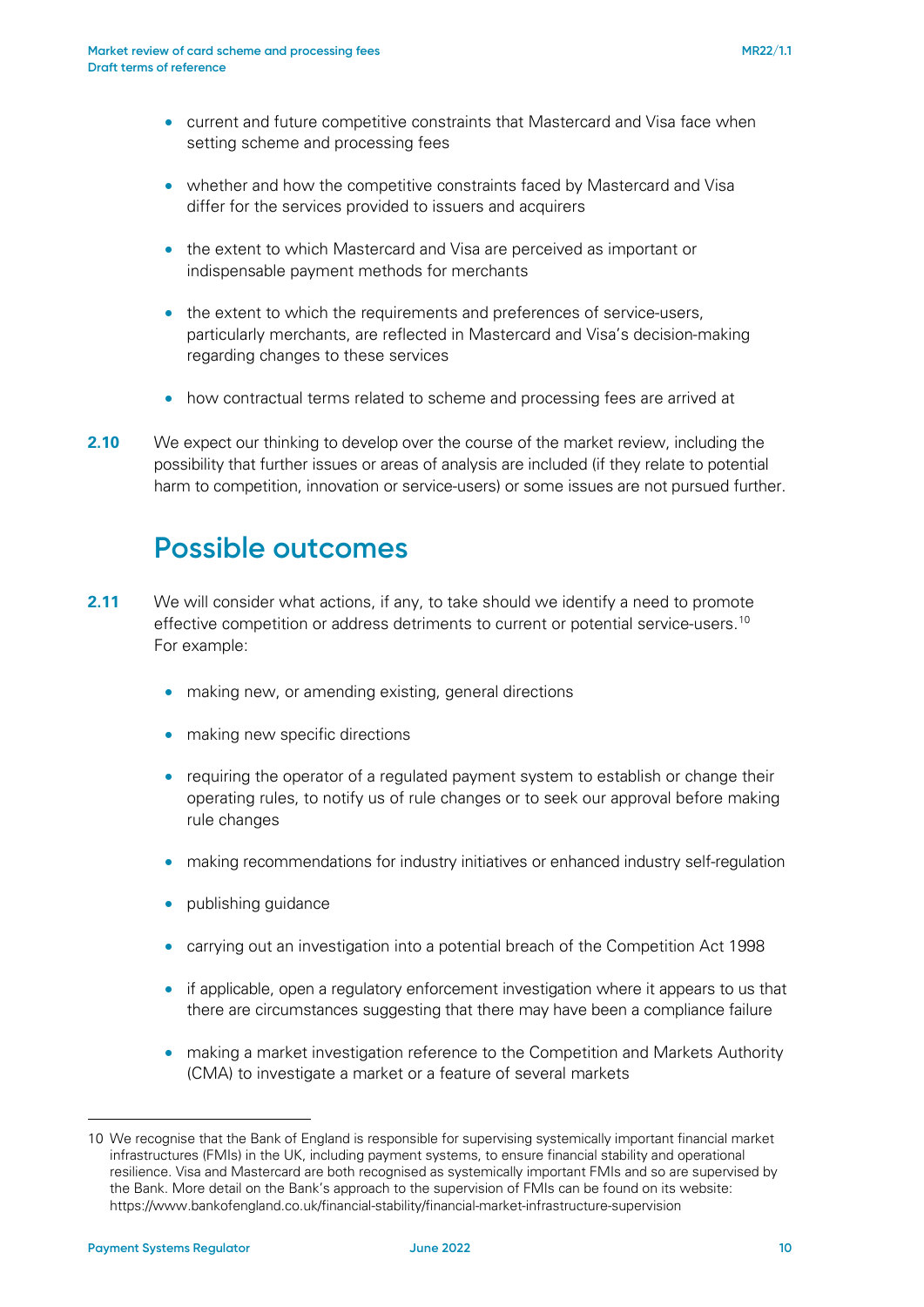- **2.12** We aim to ensure that any action we take is effective and proportionate to any detriments we identify. The following three principles will generally be relevant when considering intervention:
	- **The efficiency principle:** This is an expectation that resources are used in the most efficient and economical way.
	- **The proportionality principle:** This is where a burden or restriction that is imposed on a person, or on the carrying on of an activity, should be proportionate to any benefits that are expected to result from the imposition of that burden or restriction.
	- **The transparency principle:** This requires regulators to exercise their functions as transparently as possible.
- **2.13** In the absence of a need to promote effective competition and the absence of any detriments to current or potential service-users, we would not act.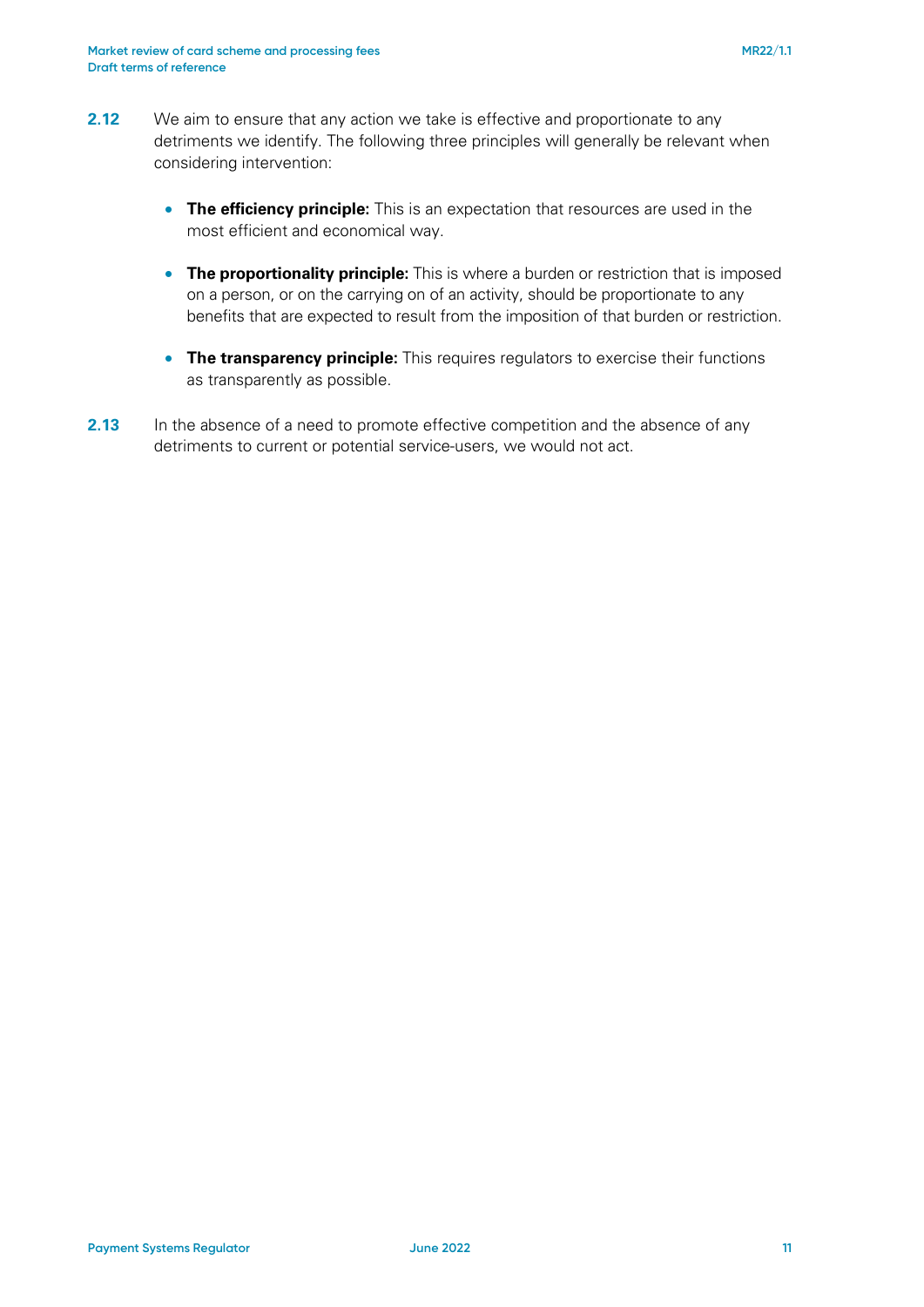# 3 Consultation questions and next steps

- **3.1** We welcome feedback on these draft ToR. We set out a list of consultation questions below.
- **3.2** You can provide your comments in writing until **5pm on Tuesday 2 August 2022**.
- **3.3 We're planning a number of engagement events with stakeholders during the consultation.** We'd like everyone with an interest to provide their feedback and help us shape our work. Further details of the engagement events will be provided to participants in due course.
- **3.4** Our scoping of the market review will continue following the publication of these draft ToR. We will also continue to liaise with other authorities (including financial regulators and the CMA) where appropriate.
- **3.5** After reviewing the comments on these draft ToR, we plan to publish the final ToR for the market review in Autumn 2022. We will set out our full timetable for the market review in that document.

# **Consultation questions**

**3.6** You are welcome to provide whatever comments you see fit, but it will be helpful if you can provide responses in line with the following questions.

## Scheme and processing fees

**3.7** We describe what we mean by scheme and processing fees in paragraph 1.7.

### **Question 1**

- Do you agree with our description of scheme and processing fees? If not, please explain:
	- o how our description should be altered and whether there are alternative approaches to categorising Mastercard and Visa scheme and processing fees
	- o why you think the description should be altered in this way. For example, you may think it is important to distinguish between fees which are mandatory and those which are optional
- Please include any evidence you think is relevant to your response.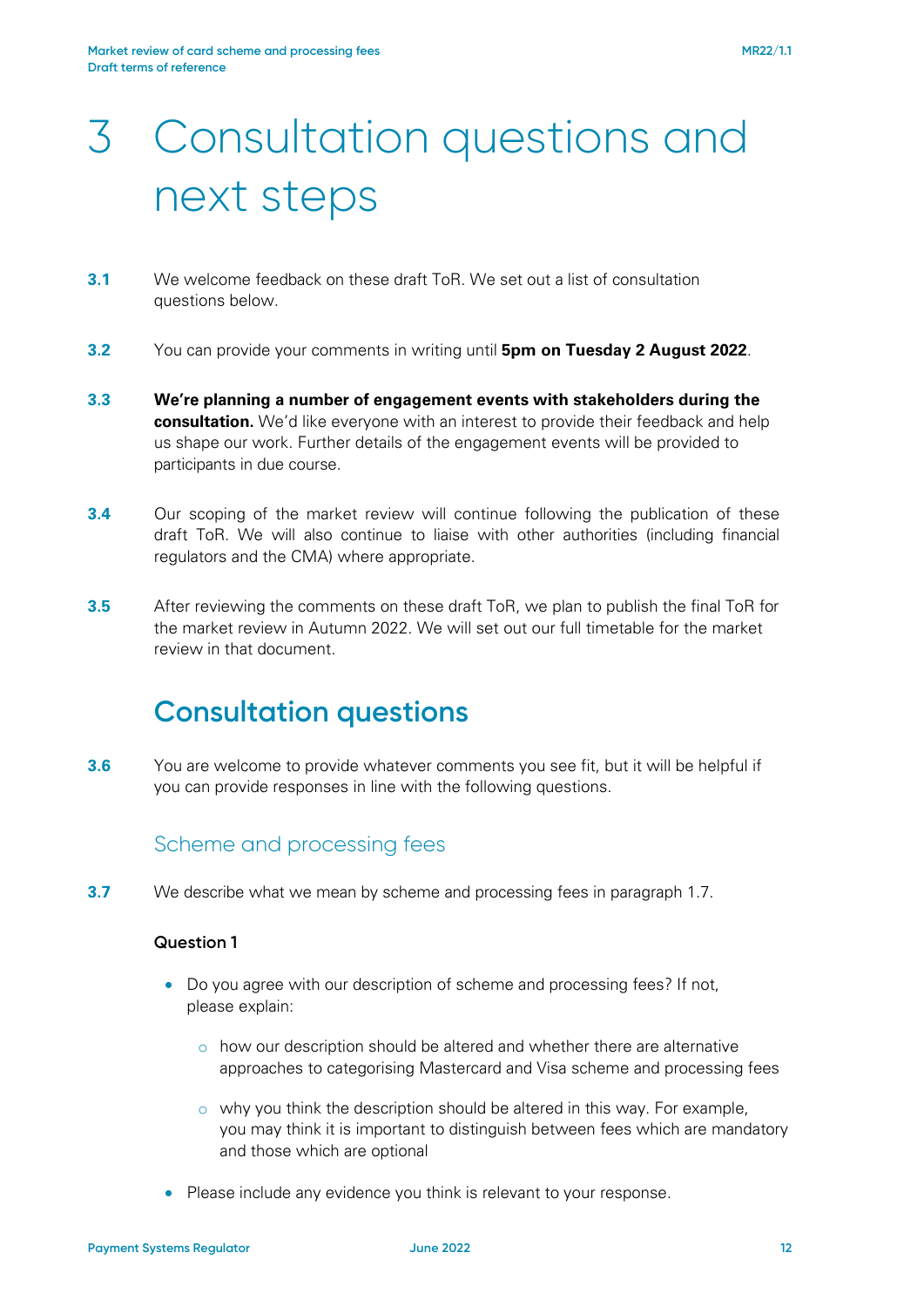### Scope

**3.8** We set out in paragraphs [2.1](#page-7-0) to 2.5, the proposed scope of the market review.

#### **Question 2**

- Do you agree with the proposed scope of the market review? If not, please explain:
	- o how the proposed scope should be altered
	- $\circ$  why you think the proposed scope should be altered in this way
- Please include any evidence you think is relevant to your response.

### Our proposed approach

**3.9** We set out in paragraphs 2.6 to 2.10 our proposed approach.

### **Question 3**

- Do you agree with our proposed approach to the market review? If not, please explain:
	- o how the proposed approach should be altered
	- o why you think the proposed approach should be altered in this way
- Please include any evidence you think is relevant to your response.

#### **Question 4**

- Are there specific types of scheme and processing fees we should focus our work on? Perhaps because the scheme and processing fees represent a large percentage of total network fee revenues or because they have changed substantially?
- Are there specific types of scheme and processing fees we should not focus our work on? Perhaps because the fees represent a small percentage of total network fee revenues or because they have not changed substantially?
- In your response, please explain:
	- o which scheme and processing fees we should or should not focus on
	- o why you think we should focus on these scheme and processing fees
- Please include any evidence you think is relevant to your response.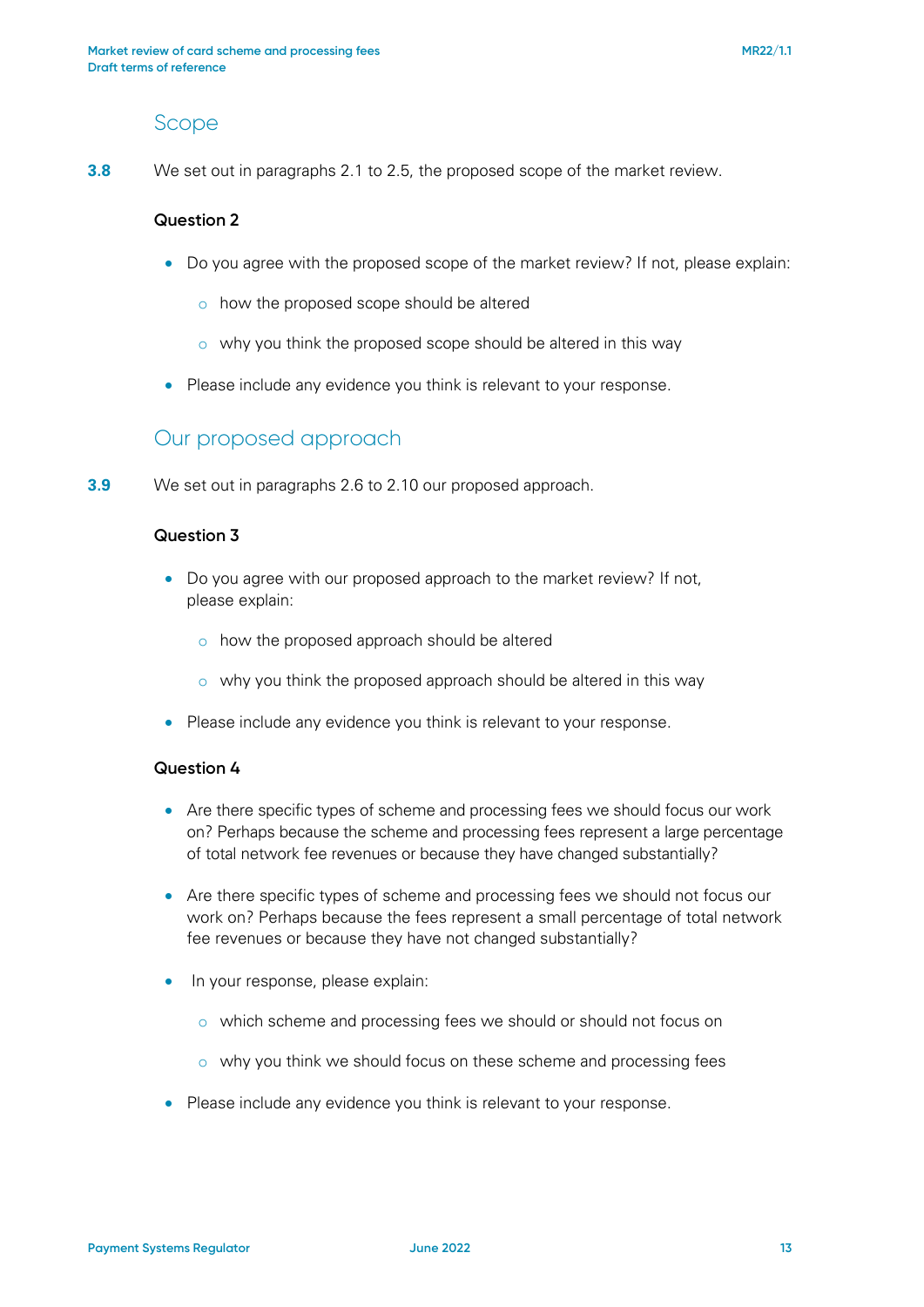#### **Question 5**

- Do you have views on the potential factors that we propose to investigate (set out in paragraphs 2.7 and 2.8)?
- Are there other factors in relation to scheme and processing fees that we should be considering?
- Please include any evidence you think is relevant to your response.

## **How to provide comments**

**3.10** Please send your comments by **5pm on Tuesday 2 August 2022**. You can email them to **[cardfees@psr.o](mailto:cardfees@psr.org.uk)rg.uk** or write to us at the following address:

> Scheme and processing fees market review team Payment Systems Regulator 12 Endeavour Square London E20 1JN

**3.11** We will consider your comments on these draft ToR when preparing the final ToR for the market review.